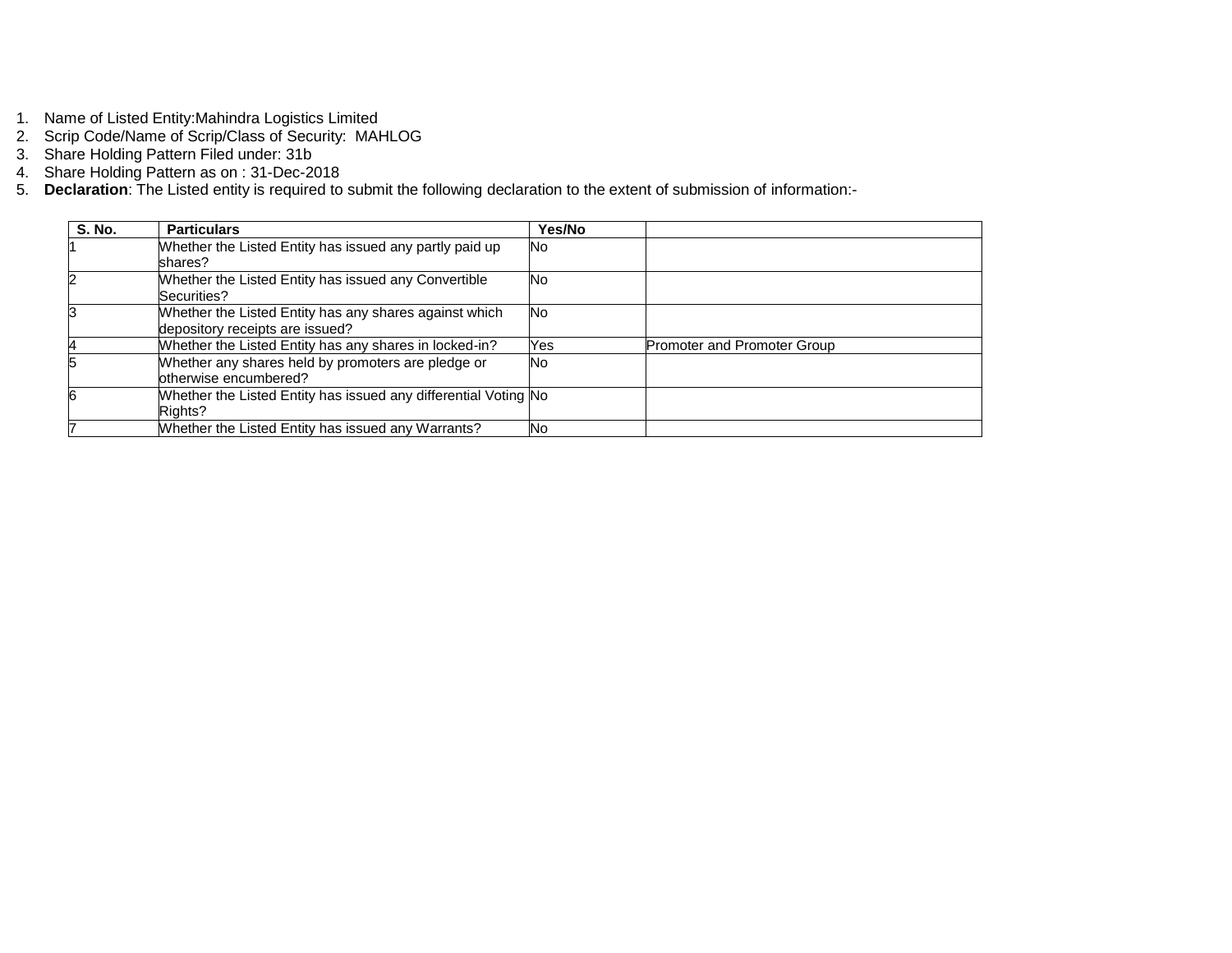# Table I - Summary Statement holding of specified securities

| Category<br>(1) | Category of<br>shareholder<br>(II)       | Nos. of<br>shareh<br>olders<br>(III) | No. of fully<br>paid up<br>equity<br>shares<br>held<br>(IV) | No.<br>of<br>Partly<br>paid-up<br>equity<br>shares<br>held<br>(V) | No. of<br>shares<br>underlying<br>Depository<br>Receipts<br>(VI) | <b>Total</b><br>nos.<br>shares<br>held<br>$(VII) =$<br>$(IV)+(V)+$<br>(VI) | Shareholding<br>as a % of total<br>no. of shares<br>(calculated as<br>per SCRR,<br>1957)<br>(VIII)<br>As a % of |               |                               | <b>Number of Voting Rights</b><br>held in each class of<br>securities<br>(IX) |                            | No. of<br><b>Shares</b><br>Underlying<br>Outstanding<br>convertible<br>securities<br>(including<br><b>Warrants</b> ) | Shareholding,<br>as a %<br>assuming full<br>conversion<br>of convertible<br>securities (as a<br>percentage of<br>diluted share | <b>Number of</b><br><b>Locked in</b><br>shares<br>(XII) |                                    |            | <b>Number of</b><br><b>Shares</b><br>pledged or<br>otherwise<br>encumbered<br>(XIII) | <b>Number of</b><br>equity<br>shares<br>held<br>in<br>dematerializ<br>ed form |
|-----------------|------------------------------------------|--------------------------------------|-------------------------------------------------------------|-------------------------------------------------------------------|------------------------------------------------------------------|----------------------------------------------------------------------------|-----------------------------------------------------------------------------------------------------------------|---------------|-------------------------------|-------------------------------------------------------------------------------|----------------------------|----------------------------------------------------------------------------------------------------------------------|--------------------------------------------------------------------------------------------------------------------------------|---------------------------------------------------------|------------------------------------|------------|--------------------------------------------------------------------------------------|-------------------------------------------------------------------------------|
|                 |                                          |                                      |                                                             |                                                                   |                                                                  |                                                                            | $(A+B+C2)$                                                                                                      |               | No of Voting<br><b>Rights</b> |                                                                               | Tota<br>l as               | (X)                                                                                                                  | capital)<br>$(XI) = (VII)+(X)$                                                                                                 | No. $(a)$                                               | As a<br>$%$ of                     | No.<br>(a) | As a<br>% of                                                                         | (XIV)                                                                         |
|                 |                                          |                                      |                                                             |                                                                   |                                                                  |                                                                            |                                                                                                                 | Clas<br>s eg: | Clas<br>eg:y                  | Tot<br>al                                                                     | $%$ of<br>$(A+B)$<br>$+ C$ |                                                                                                                      | As a % of<br>$(A+B+C2)$                                                                                                        |                                                         | total<br><b>Shar</b><br>es<br>held |            | total<br>Share<br>s held<br>(b)                                                      |                                                                               |
|                 | Promoter & Promoter<br>Group             |                                      | 41812257                                                    |                                                                   |                                                                  | 41812257                                                                   | 58.59                                                                                                           | 418122570     |                               | 4181225758.59                                                                 |                            |                                                                                                                      | 58.59                                                                                                                          | 14228385                                                | 34.03                              |            |                                                                                      | 41812257                                                                      |
|                 | Public                                   | 54974                                | 29554799                                                    |                                                                   |                                                                  | 29554799                                                                   | 41.41                                                                                                           | 295547990     |                               | 2955479941.41                                                                 |                            |                                                                                                                      | 41.41                                                                                                                          |                                                         | 0.00                               |            |                                                                                      | 29512648                                                                      |
|                 | Non Promoter- Non<br>Public              |                                      |                                                             |                                                                   |                                                                  |                                                                            |                                                                                                                 |               |                               |                                                                               | 0.00                       |                                                                                                                      |                                                                                                                                |                                                         | 0.00                               |            |                                                                                      |                                                                               |
| C1              | Shares underlying DRs 0                  |                                      |                                                             |                                                                   |                                                                  |                                                                            |                                                                                                                 |               |                               |                                                                               | 0.00                       |                                                                                                                      |                                                                                                                                |                                                         | 0.00                               |            |                                                                                      |                                                                               |
| C2              | Shares held by<br><b>Employee Trusts</b> |                                      |                                                             |                                                                   |                                                                  |                                                                            | 0.00                                                                                                            |               |                               |                                                                               | 0.00                       |                                                                                                                      | 0.00                                                                                                                           |                                                         | 0.00                               |            |                                                                                      |                                                                               |
|                 | Total                                    | 54976                                | 71367056                                                    |                                                                   |                                                                  | 71367056                                                                   | 100.00                                                                                                          | 713670560     |                               | 71367056 100.00                                                               |                            |                                                                                                                      | 100.00                                                                                                                         | 14228385                                                | 19.94                              |            |                                                                                      | 71324905                                                                      |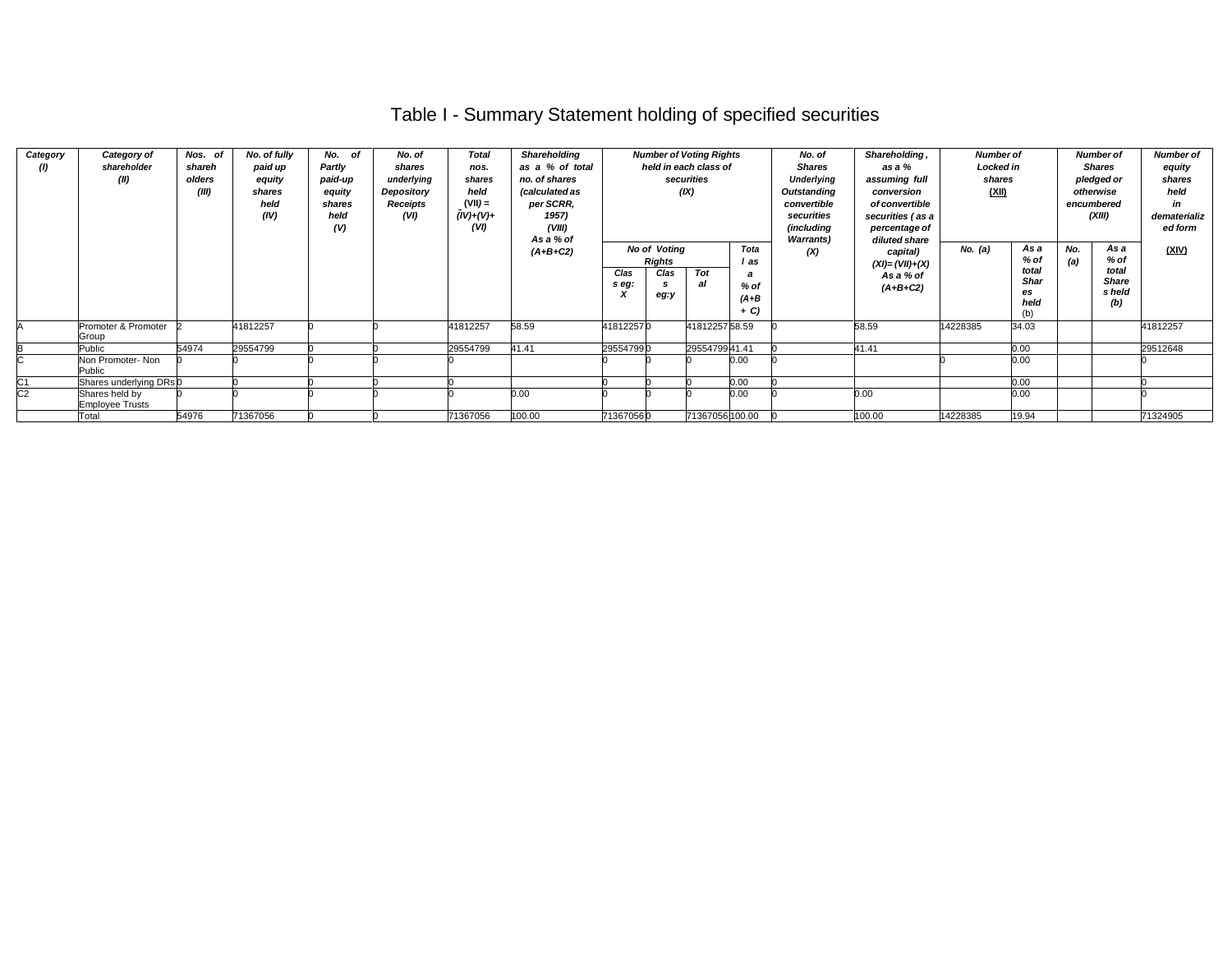| <b>Category &amp; Name</b><br>of the<br><b>Shareholders</b><br>(1) |                                                                             | PAN<br>(II) | No. of<br>shareh<br>older<br>(III) | No. of<br>fully<br>paid<br>up<br>equity<br>share<br>s held | Partly<br>paid-up<br>equity<br>shares<br>held<br>(V) | Nos. of<br>shares<br>underlying<br>Depository<br><b>Receipts</b><br>(VI) | <b>Total</b><br>nos.<br>shares<br>held<br>$(VII =$<br>IV+V+VI) | Sharehol<br>ding %<br>calculate<br>d as per<br>SCRR,<br>1957<br>As a % of |                        | each class of securities<br><b>No of Voting Rights</b> | <b>Number of Voting Rights held in</b><br>(IX) | <b>Total as</b>         | No. of<br><b>Shares</b><br><b>Underlying</b><br><b>Outstanding</b><br>convertible<br>securities<br>(including | Shareholdin<br>$g$ , as a $%$<br>assuming<br>full<br>conversion<br>of<br>convertible  | <b>Number of</b><br><b>Locked in</b><br>shares<br>No. | (XII)<br>As a     | No.                    | <b>Number of</b><br><b>Shares</b><br>pledged or<br>otherwise<br>encumbered<br>(XIII)<br>As a | <b>Number of</b><br>equity<br>shares held<br>in<br>dematerializ<br>ed form<br>(XIV) |
|--------------------------------------------------------------------|-----------------------------------------------------------------------------|-------------|------------------------------------|------------------------------------------------------------|------------------------------------------------------|--------------------------------------------------------------------------|----------------------------------------------------------------|---------------------------------------------------------------------------|------------------------|--------------------------------------------------------|------------------------------------------------|-------------------------|---------------------------------------------------------------------------------------------------------------|---------------------------------------------------------------------------------------|-------------------------------------------------------|-------------------|------------------------|----------------------------------------------------------------------------------------------|-------------------------------------------------------------------------------------|
|                                                                    |                                                                             |             |                                    | (IV)                                                       |                                                      |                                                                          |                                                                | $(A+B+C2)$<br>(VIII)                                                      | a % of<br><b>Total</b> |                                                        |                                                | <b>Warrants)</b><br>(X) | securities (<br>as a<br>percentage                                                                            | (a)                                                                                   | % of<br>total<br>Shar                                 | (a)               | % of<br>total<br>share |                                                                                              |                                                                                     |
|                                                                    |                                                                             |             |                                    |                                                            |                                                      |                                                                          |                                                                |                                                                           | Class<br>x             | Class<br>Y                                             | Tot al                                         | <b>Voting</b><br>rights |                                                                                                               | of diluted<br>share<br>capital)<br>$(XI) =$<br>$(VII)+(X)$ as a<br>$%$ of<br>$A+B+C2$ |                                                       | es<br>held<br>(b) |                        | s held<br>(b)                                                                                |                                                                                     |
|                                                                    | Indian                                                                      |             |                                    |                                                            |                                                      |                                                                          |                                                                | 0.00                                                                      |                        |                                                        |                                                | 0.00                    |                                                                                                               | 0.00                                                                                  |                                                       | 0.00              |                        |                                                                                              |                                                                                     |
|                                                                    | Individuals/Hindu                                                           |             |                                    |                                                            |                                                      |                                                                          |                                                                | 0.00                                                                      |                        |                                                        |                                                | $0.00\,$                |                                                                                                               | $0.00\,$                                                                              |                                                       | 0.00              |                        |                                                                                              |                                                                                     |
|                                                                    | undivided Family                                                            |             |                                    |                                                            |                                                      |                                                                          |                                                                |                                                                           |                        |                                                        |                                                |                         |                                                                                                               |                                                                                       |                                                       |                   |                        |                                                                                              |                                                                                     |
|                                                                    | Central Government/<br>State Government(s)                                  |             |                                    |                                                            |                                                      |                                                                          |                                                                | 0.00                                                                      |                        |                                                        |                                                | 0.00                    |                                                                                                               | 0.00                                                                                  |                                                       | 0.00              |                        |                                                                                              |                                                                                     |
|                                                                    | Financial Institutions/<br>Banks                                            |             |                                    |                                                            |                                                      |                                                                          |                                                                | 0.00                                                                      |                        |                                                        |                                                | 0.00                    |                                                                                                               | 0.00                                                                                  |                                                       | 0.00              |                        |                                                                                              |                                                                                     |
|                                                                    | Any Other (specify)                                                         |             |                                    | 41812257                                                   |                                                      |                                                                          | 41812257                                                       | 58.59                                                                     | 41812257               |                                                        | 41812257 58.59                                 |                         |                                                                                                               | 58.59                                                                                 | 14228385 34.03                                        |                   |                        |                                                                                              | 41812257                                                                            |
|                                                                    | <b>Bodies Corporate</b>                                                     |             |                                    | 41812257                                                   |                                                      |                                                                          | 41812257                                                       | 58.59                                                                     | 41812257               |                                                        | 41812257 58.59                                 |                         |                                                                                                               | 58.59                                                                                 | 4228385                                               | 34.03             |                        |                                                                                              | 41812257                                                                            |
|                                                                    | Mahindra & Mahindra<br>Limited                                              | AAACM3025E  |                                    | 41812157 0                                                 |                                                      |                                                                          | 41812157                                                       | 58.59                                                                     | 41812157 0             |                                                        | 41812157 58.59                                 |                         |                                                                                                               | 58.59                                                                                 | 14228385 34.03                                        |                   |                        |                                                                                              | 41812157                                                                            |
|                                                                    | Mahindra Engineering<br>and Chemical Products<br>Limited                    | AAACM5764A  |                                    | 100                                                        |                                                      |                                                                          | 100                                                            | 0.00                                                                      | 100                    |                                                        | 100                                            | 0.00                    |                                                                                                               | 0.00                                                                                  |                                                       | 0.00              |                        |                                                                                              | 100                                                                                 |
|                                                                    | <b>Trusts</b>                                                               |             |                                    |                                                            |                                                      |                                                                          |                                                                | 0.00                                                                      |                        |                                                        |                                                | 0.00                    |                                                                                                               | 0.00                                                                                  |                                                       | 0.00              |                        |                                                                                              |                                                                                     |
|                                                                    | Partners Enterprise                                                         | AADTM5422D  |                                    |                                                            |                                                      |                                                                          |                                                                | $0.00\,$                                                                  |                        |                                                        |                                                | 0.00                    |                                                                                                               | 0.00                                                                                  |                                                       | 0.00              |                        |                                                                                              |                                                                                     |
|                                                                    | Sub-Total (A)(1)                                                            |             |                                    | 41812257                                                   |                                                      |                                                                          | 41812257                                                       | 58.59                                                                     | 41812257               |                                                        | 41812257 58.59                                 |                         |                                                                                                               | 58.59                                                                                 | 14228385 34.03                                        |                   |                        |                                                                                              | 41812257                                                                            |
|                                                                    | Foreign                                                                     |             |                                    |                                                            |                                                      |                                                                          |                                                                | $0.00\,$                                                                  |                        |                                                        |                                                | 0.00                    |                                                                                                               | 0.00                                                                                  |                                                       | 0.00              |                        |                                                                                              |                                                                                     |
|                                                                    | Individuals (Non-Resident<br>Individuals/ Foreign<br>Individuals)           |             |                                    |                                                            |                                                      |                                                                          |                                                                | 0.00                                                                      |                        |                                                        |                                                | 0.00                    |                                                                                                               | 0.00                                                                                  |                                                       | 0.00              |                        |                                                                                              |                                                                                     |
|                                                                    | Government                                                                  |             |                                    |                                                            |                                                      |                                                                          |                                                                | $0.00\,$                                                                  |                        |                                                        |                                                | 0.00                    |                                                                                                               | 0.00                                                                                  |                                                       | 0.00              |                        |                                                                                              |                                                                                     |
|                                                                    | Institutions                                                                |             |                                    |                                                            |                                                      |                                                                          |                                                                | 0.00                                                                      |                        |                                                        |                                                | 0.00                    |                                                                                                               | 0.00                                                                                  |                                                       | 0.00              |                        |                                                                                              |                                                                                     |
|                                                                    | Foreign Portfolio Investor                                                  |             |                                    |                                                            |                                                      |                                                                          |                                                                | $0.00\,$                                                                  |                        |                                                        |                                                | 0.00                    |                                                                                                               | 0.00                                                                                  |                                                       | 0.00              |                        |                                                                                              |                                                                                     |
|                                                                    | Any Other (specify)                                                         |             |                                    |                                                            |                                                      |                                                                          |                                                                | 0.00                                                                      |                        |                                                        |                                                | 0.00                    |                                                                                                               | 0.00                                                                                  |                                                       | 0.00              |                        |                                                                                              |                                                                                     |
|                                                                    | Sub-Total (A)(2)                                                            |             |                                    |                                                            |                                                      |                                                                          |                                                                | 0.00                                                                      |                        |                                                        |                                                | 0.00                    |                                                                                                               | 0.00                                                                                  |                                                       | 0.00              |                        |                                                                                              |                                                                                     |
|                                                                    | Total Shareholding of<br>Promoter and Promoter<br>Group $(A)=(A)(1)+(A)(2)$ |             |                                    | 41812257                                                   |                                                      |                                                                          | 41812257                                                       | 58.59                                                                     | 41812257               |                                                        | 41812257 58.59                                 |                         |                                                                                                               | 58.59                                                                                 | 4228385 34.03                                         |                   |                        |                                                                                              | 41812257                                                                            |

## Table II - Statement showing shareholding pattern of the Promoter and Promoter Group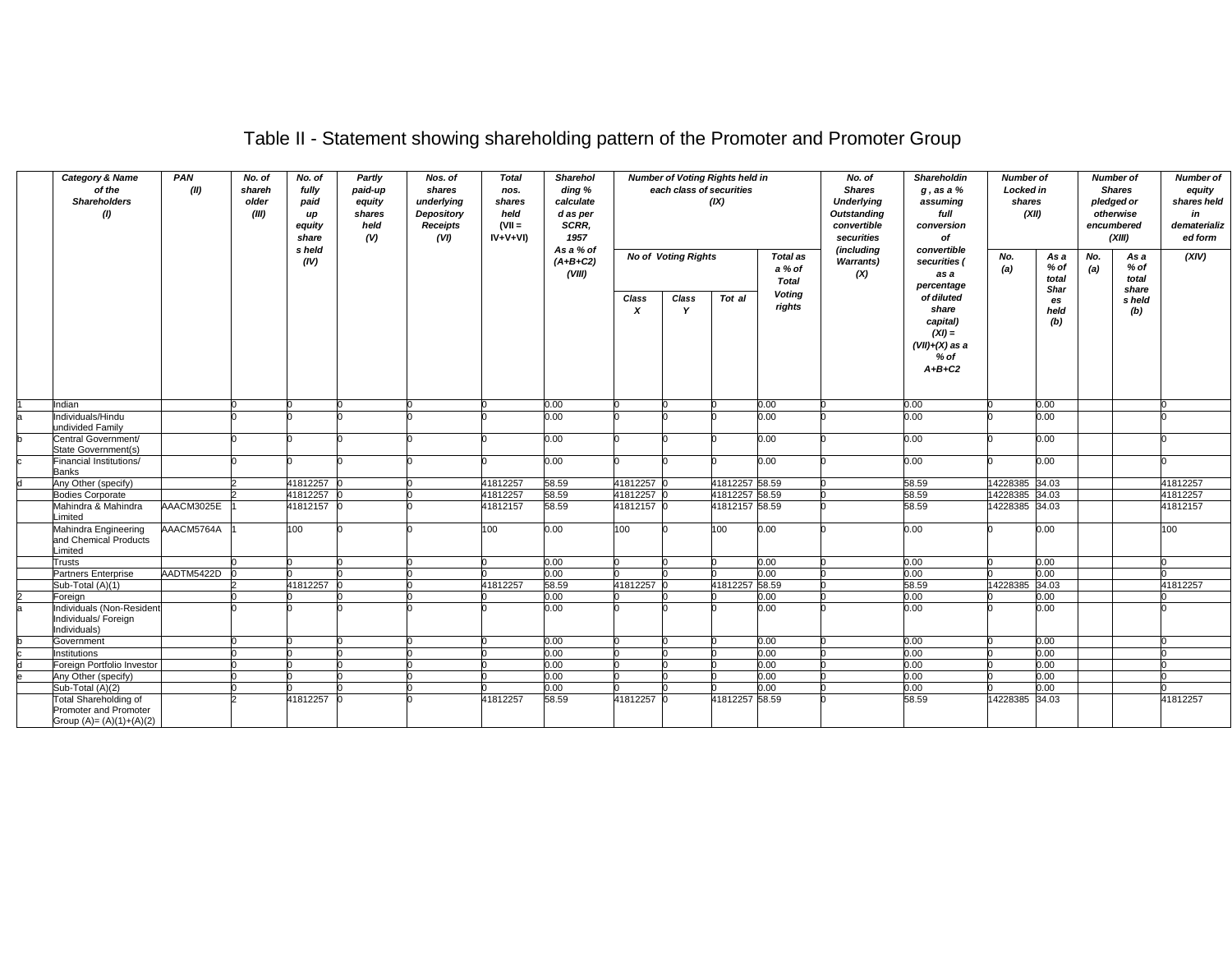## Table III - Statement showing shareholding pattern of the Public shareholder

| Category & Name of<br>the Shareholders<br>(1) |                                                                                                               | PAN(II)    | Nos.<br>of<br>shareh<br>older | No. of<br>fully<br>paid<br>up | Partly<br>paid-up<br>equity<br>shares | Nos. of<br>shares<br>underlying<br>Depository | <b>Total</b><br>nos.<br>shares<br>held | <b>Sharehol</b><br>ding %<br>calculate<br>d as per |                           | Number of Voting Rights held in each | class of securities<br>(IX) |                                         | No. of Shares<br><b>Underlying</b><br>Outstanding<br>convertible | <b>Total</b><br>shareholdin g<br>, as a %<br>assuming full                               | <b>Number of</b><br>Locked in<br>shares (XII) |                                            | or otherwise<br>encumbered                          | <b>Number of</b><br>Shares pledged                                 | <b>Number of</b><br>equity<br>shares<br>held in |
|-----------------------------------------------|---------------------------------------------------------------------------------------------------------------|------------|-------------------------------|-------------------------------|---------------------------------------|-----------------------------------------------|----------------------------------------|----------------------------------------------------|---------------------------|--------------------------------------|-----------------------------|-----------------------------------------|------------------------------------------------------------------|------------------------------------------------------------------------------------------|-----------------------------------------------|--------------------------------------------|-----------------------------------------------------|--------------------------------------------------------------------|-------------------------------------------------|
|                                               |                                                                                                               |            | (III)                         | equity                        | held (V)                              | <b>Receipts</b>                               | $VII =$<br>$IV + V + VI$               | SCRR.<br>1957                                      |                           | <b>No of Voting Rights</b>           |                             | <b>Total as</b><br>a % of               | securities                                                       | conversion                                                                               | No.                                           | As a                                       | No.                                                 | As a                                                               | demateriali                                     |
|                                               |                                                                                                               |            |                               | share<br>s held<br>(IV)       |                                       | (VI)                                          |                                        | As a % of<br>$(A+B+C2)$<br>VIII                    | Class<br>$\boldsymbol{x}$ | Class<br>Y                           | Tot al                      | <b>Total</b><br><b>Voting</b><br>rights | (including<br>Warrants) (X)                                      | of convertible<br>securities (as<br>a percentage<br>of diluted<br>share capital)<br>(XI) | (a)                                           | % of<br>total<br>Shar<br>es<br>held<br>(b) | (Not<br>appli<br>ca<br>ble<br>$\overline{ }$<br>(a) | % of<br>total<br>share<br>s held<br>(Not<br>applic<br>able)<br>(b) | zed form<br>(XIV)                               |
|                                               |                                                                                                               |            |                               |                               |                                       |                                               |                                        |                                                    |                           |                                      |                             |                                         |                                                                  |                                                                                          |                                               |                                            |                                                     |                                                                    |                                                 |
|                                               | Institutions                                                                                                  |            |                               |                               |                                       |                                               |                                        | 0.00                                               |                           |                                      |                             | 0.00                                    |                                                                  | 0.00                                                                                     |                                               | 0.00                                       |                                                     |                                                                    |                                                 |
|                                               | Mutual Funds/                                                                                                 |            | 13.                           | 6958179                       |                                       |                                               | 6958179                                | 9.75                                               | 6958179                   |                                      | 6958179                     | 9.75                                    |                                                                  | 9.75                                                                                     |                                               | 0.00                                       |                                                     |                                                                    | 6958179                                         |
|                                               | OSP Equity & Bond Fund, AAAJD0430B<br><b>DSP Equity Fund</b>                                                  |            |                               | 697240                        |                                       |                                               | 1697240                                | 2.38                                               | 1697240                   |                                      | 697240                      | 2.38                                    |                                                                  | 2.38                                                                                     |                                               | 0.00                                       |                                                     |                                                                    | 1697240                                         |
|                                               | Reliance Capital Trustee AAATR0090B<br>Co. Ltd-A/C Reliance<br>small Cap Fund, A/c<br>Reliance Multi Cap Fund |            |                               | 2267359                       |                                       |                                               | 2267359                                | 3.18                                               | 2267359                   |                                      | 2267359                     | 3.18                                    |                                                                  | 3.18                                                                                     |                                               | 0.00                                       |                                                     |                                                                    | 2267359                                         |
|                                               | Venture Capital Funds                                                                                         |            |                               |                               |                                       |                                               |                                        | 0.00                                               |                           |                                      |                             | 0.00                                    |                                                                  | 0.00                                                                                     |                                               | 0.00                                       |                                                     |                                                                    |                                                 |
|                                               | Alternate Investment<br>Funds                                                                                 |            |                               | 529005                        |                                       |                                               | 1529005                                | 2.14                                               | 1529005                   |                                      | 529005                      | 2.14                                    |                                                                  | 2.14                                                                                     |                                               | 0.00                                       |                                                     |                                                                    | 1529005                                         |
|                                               | <b>Motilal Oswal Focused</b><br>mergence Fund                                                                 | AAFTM3030P |                               | 901150                        |                                       |                                               | 901150                                 | 1.26                                               | 901150                    |                                      | 901150                      | 1.26                                    |                                                                  | .26                                                                                      |                                               | 0.00                                       |                                                     |                                                                    | 901150                                          |
|                                               | Foreign Venture Capital<br><b>nvestors</b>                                                                    |            |                               |                               |                                       |                                               |                                        | 0.00                                               |                           |                                      |                             | 0.00                                    |                                                                  | 0.00                                                                                     |                                               | 0.00                                       |                                                     |                                                                    |                                                 |
|                                               | oreign Portfolio                                                                                              |            |                               | 7003839                       |                                       |                                               | 7003839                                | 9.81                                               | 7003839                   |                                      | 003839                      | 9.81                                    |                                                                  | 9.81                                                                                     |                                               | 0.00                                       |                                                     |                                                                    | 7003839                                         |
|                                               | <b>nvestors</b><br>Goldman Sachs India                                                                        | AADCG0260C |                               | 1507797                       |                                       |                                               | 1507797                                | 2.11                                               | 1507797                   |                                      | 507797                      | 2.11                                    |                                                                  | 2.11                                                                                     |                                               | 0.00                                       |                                                     |                                                                    | 1507797                                         |
|                                               | .imited<br>First State Investments<br><b>CVC-Stewart Investors</b><br>ndian Subcontinent Fund                 | AABCF0154C |                               | 873197                        |                                       |                                               | 873197                                 | 1.22                                               | 873197                    |                                      | 873197                      | 1.22                                    |                                                                  | .22                                                                                      |                                               | 0.00                                       |                                                     |                                                                    | 873197                                          |
|                                               | inancial Institutions/                                                                                        |            |                               | 5143                          |                                       |                                               | 5143                                   | 0.01                                               | 5143                      |                                      | 5143                        | 0.01                                    |                                                                  | 0.01                                                                                     |                                               | 0.00                                       |                                                     |                                                                    | 5143                                            |
|                                               | Banks<br>Insurance Companies                                                                                  |            |                               |                               |                                       |                                               |                                        | 0.00                                               |                           |                                      |                             | 0.00                                    |                                                                  | 0.00                                                                                     |                                               | 0.00                                       |                                                     |                                                                    |                                                 |
|                                               | Provident Funds/ Pension                                                                                      |            |                               |                               |                                       |                                               |                                        | 0.00                                               |                           |                                      |                             | 0.00                                    |                                                                  | 0.00                                                                                     |                                               | 0.00                                       |                                                     |                                                                    |                                                 |
|                                               | Funds                                                                                                         |            |                               |                               |                                       |                                               |                                        |                                                    |                           |                                      |                             |                                         |                                                                  |                                                                                          |                                               |                                            |                                                     |                                                                    |                                                 |
|                                               | Any Other (specify)<br>Sub-Total (B)(1)                                                                       |            | 55                            | 5496166 C                     |                                       |                                               | 15496166                               | 0.00<br>21.71                                      | 5496166                   |                                      | 5496166 21.71               | 0.00                                    |                                                                  | 0.00<br>21.71                                                                            |                                               | 0.00<br>0.00                               |                                                     |                                                                    | 15496166                                        |
|                                               | Central Government/<br>State Government(s)/<br>President of India                                             |            |                               |                               |                                       |                                               |                                        | 0.00                                               |                           |                                      |                             | 0.00                                    |                                                                  | 0.00                                                                                     |                                               | 0.00                                       |                                                     |                                                                    |                                                 |
|                                               | Sub-Total (B)(2)                                                                                              |            |                               |                               |                                       |                                               |                                        | 0.00                                               |                           |                                      |                             | 0.00                                    |                                                                  | 0.00                                                                                     |                                               | 0.00                                       |                                                     |                                                                    |                                                 |
|                                               | Non-institutions                                                                                              |            |                               |                               |                                       |                                               |                                        | 0.00                                               |                           |                                      |                             | 0.00                                    |                                                                  | 0.00                                                                                     |                                               | 0.00                                       |                                                     |                                                                    |                                                 |
|                                               | ndividuals -                                                                                                  |            | 51311                         | 5898211                       |                                       |                                               | 5898211                                | 8.26                                               | 5898211                   |                                      | 5898211                     | 8.26                                    |                                                                  | 8.26                                                                                     |                                               | 0.00                                       |                                                     |                                                                    | 5856060                                         |
|                                               | Individual shareholders<br>holding nominal share<br>capital up to Rs. 2 lakhs.                                |            | 51281                         | 3746498                       |                                       |                                               | 3746498                                | 5.25                                               | 3746498                   |                                      | 3746498                     | 5.25                                    |                                                                  | 5.25                                                                                     |                                               | 0.00                                       |                                                     |                                                                    | 3730476                                         |
|                                               | ndividual shareholders<br>holding nominal share<br>capital in excess of Rs. 2<br>akhs.                        |            | 30                            | 2151713                       |                                       |                                               | 2151713                                | 3.01                                               | 2151713                   |                                      | 2151713                     | 3.01                                    |                                                                  | 3.01                                                                                     |                                               | 0.00                                       |                                                     |                                                                    | 2125584                                         |
|                                               | Akash Bhanshali                                                                                               | AADPB5433H |                               | 983533                        |                                       |                                               | 983533                                 | 1.38                                               | 983533                    |                                      | 983533                      | 1.38                                    |                                                                  | .38                                                                                      |                                               | 0.00                                       |                                                     |                                                                    | 983533                                          |
|                                               | <b>NBFCs registered with</b><br>RBI                                                                           |            |                               | 91374                         |                                       |                                               | 91374                                  | 0.13                                               | 91374                     |                                      | 91374                       | 0.13                                    |                                                                  | 0.13                                                                                     |                                               | 0.00                                       |                                                     |                                                                    | 91374                                           |
|                                               | <b>Employee Trusts</b>                                                                                        |            |                               |                               |                                       |                                               |                                        | 0.00                                               |                           |                                      |                             | 0.00                                    |                                                                  | 0.00                                                                                     |                                               | 0.00                                       |                                                     |                                                                    |                                                 |
|                                               | Overseas Depositories<br>holding DRs) (balancing<br>'iqure)                                                   |            |                               |                               |                                       |                                               |                                        | 0.00                                               |                           |                                      |                             | 0.00                                    |                                                                  | 0.00                                                                                     |                                               | 0.00                                       |                                                     |                                                                    |                                                 |
|                                               | Any Other (specify)                                                                                           |            | 3604                          | 8069048                       |                                       |                                               | 8069048                                | 11.31                                              | 8069048                   |                                      | 8069048 11.31               |                                         |                                                                  | 11.31                                                                                    |                                               | $0.00\,$                                   |                                                     |                                                                    | 8069048                                         |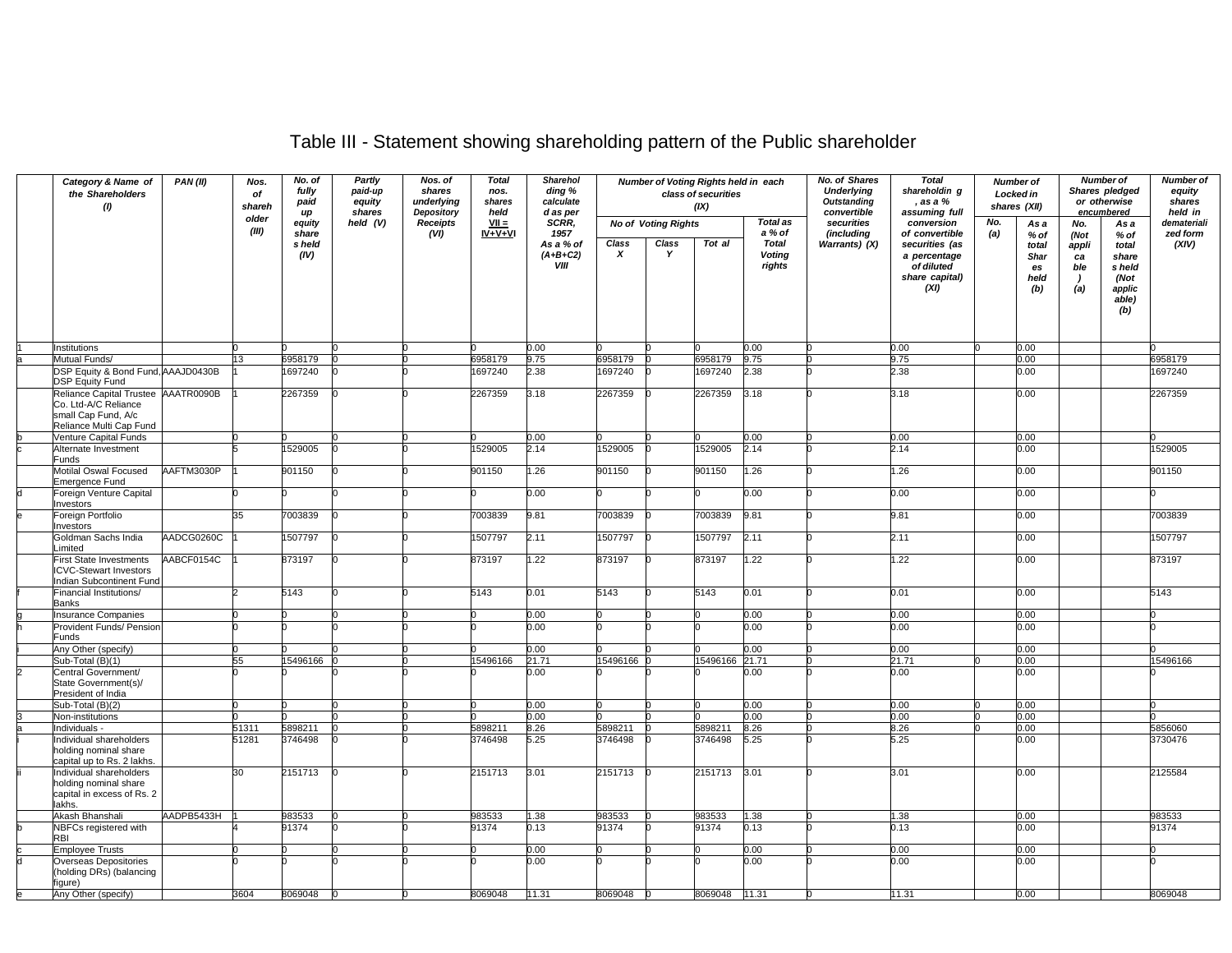| <b>Bodies Corporate</b>          |            | 358   | 1128806  |  | 1128806  | 1.58  | 1128806  | 1128806        | 1.58 |        | 0.00 | 128806   |
|----------------------------------|------------|-------|----------|--|----------|-------|----------|----------------|------|--------|------|----------|
| <b>Clearing Members</b>          |            | 08    | 14957    |  | 14957    | 0.02  | 14957    | 14957          | 0.02 | 0.02   | 0.00 | 14957    |
|                                  |            | 2528  | 193360   |  | 193360   | 0.27  | 193360   | 193360         | 0.27 | $\sim$ | 0.00 | 193360   |
| Non-Resident Indian              |            | 419   | 273059   |  | 273059   | 0.38  | 273059   | 273059         | 0.38 | 0.38   | 0.00 | 273059   |
| (NRI)                            |            |       |          |  |          |       |          |                |      |        |      |          |
| Others                           |            |       | 6415083  |  | 6415083  | 8.99  | 6415083  | 6415083        | 8.99 | 8.99   | 0.00 | 6415083  |
| Others                           |            |       | 43783    |  | 43783    | 0.06  | 43783    | 43783          | 0.06 |        | 0.00 | 43783    |
| Normandy Holdings                | AAECN5225D |       | 6415083  |  | 6415083  | 8.99  | 6415083  | 6415083        | 8.99 | 8.99   | 0.00 | 6415083  |
| .imited                          |            |       |          |  |          |       |          |                |      |        |      |          |
| Sub-Total (B)(3)                 |            | 54919 | 14058633 |  | 14058633 | 19.70 | 14058633 | 14058633 19.70 |      | 19.70  | 0.00 | 14016482 |
| <b>Total Public Shareholding</b> |            | 54974 | 29554799 |  | 29554799 | 41.41 | 29554799 | 29554799 41.41 |      | 41.41  | 0.00 | 29512648 |
| $(B) = (B)(1)+(B)(2)+(B)(3)$     |            |       |          |  |          |       |          |                |      |        |      |          |